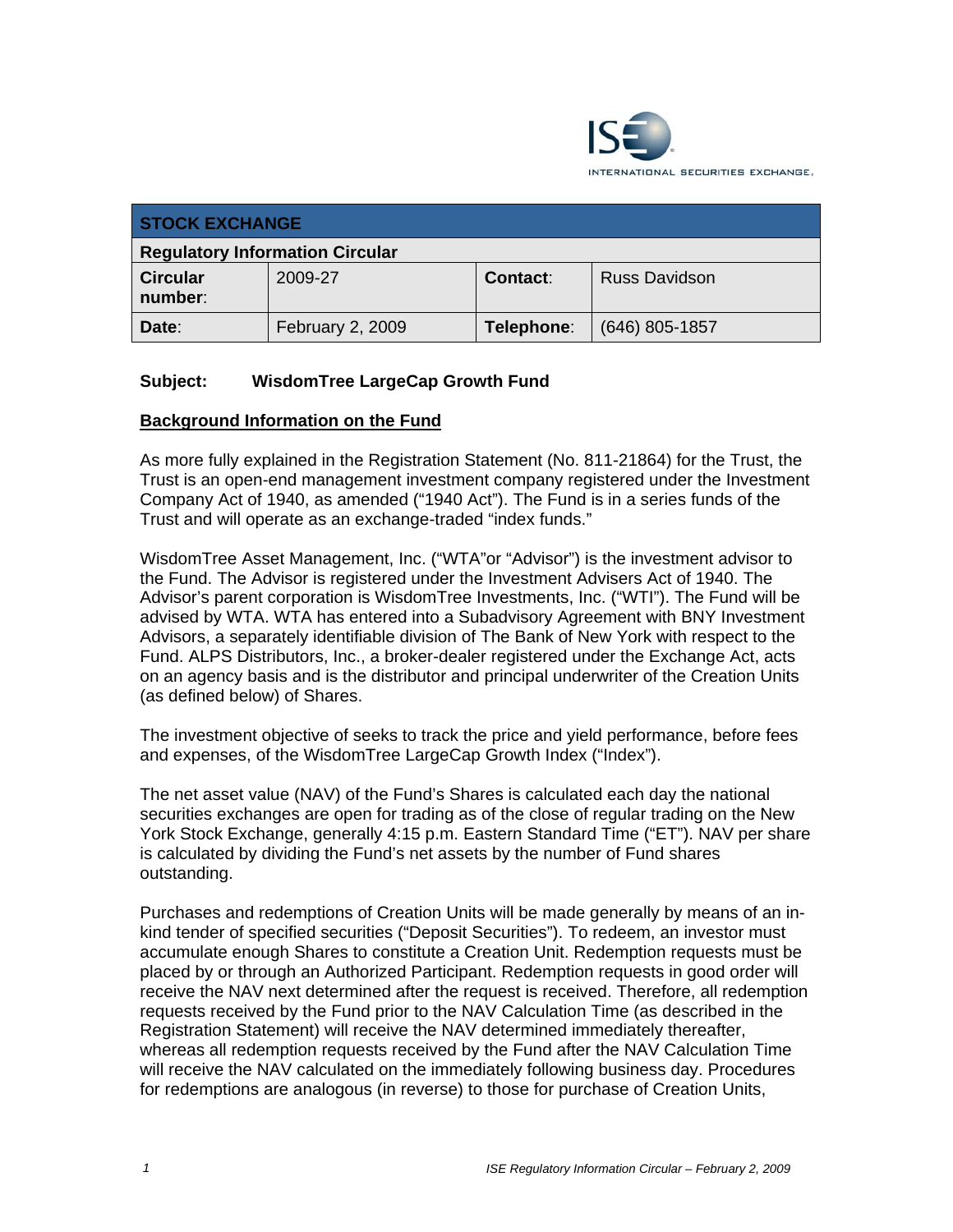except that redemption requests are made directly to the Fund and are not made through the Distributor. The size of a Creation Units for the Fund is 100,000 Shares.

The Trusts registration statement describes the various fees and expenses for the Fund's Shares. For a more complete description of the Fund and the underlying index, visit www.wisdomtree.com.

## **Purchases and Redemptions in Creation Unit Size**

Equity Electronic Access Members ("Equity EAMs") are hereby informed that procedures for purchases and redemptions of Shares in Creation Units are described in the Trust's Prospectus and Statement of Additional Information and that Shares are not individually redeemable but are redeemable only in Creation Unit aggregations or multiples thereof.

#### **Principal Risks**

Interested persons are referred to the Prospectuses for a description of risks associated with an investment in the Shares. These risks include the risk that the Fund's return may not match the return of the Index for a number of reasons including the incursion by the Fund of operating expenses and costs not applicable to the Index. In addition, as noted in the Prospectus, the Shares may trade at market prices that may differ from their NAV. The NAV of the Shares will fluctuate with changes in the market value of the Fund's holdings. The market prices of the Shares will fluctuate in accordance with changes in NAV as well as the supply and demand for the Share.

## **Exchange Rules Applicable to Trading in the Shares**

The Shares are considered equity securities, thus rendering trading in the Shares subject to the Exchange's existing rules governing the trading of equity securities.

## **Trading Hours**

Trading in the shares on ISE is on a UTP basis and is subject to ISE equity trading rules. The shares will trade from 8:00 a.m. until 8:00 p.m. Eastern Time. Equity EAMs trading the shares during the Extended Market Sessions are exposed to the risk of the lack of the calculation or dissemination of underlying index value or intraday indicative value ("IIV"). For certain derivative securities products, an updated underlying index value or IIV may not be calculated or publicly disseminated in the Extended Market hours. Since the underlying index value and IIV are not calculated or widely disseminated during Extended Market hours, an investor who is unable to calculate implied values for certain derivative securities products during Extended Market hours may be at a disadvantage to market professionals.

## **Trading Halts**

ISE will halt trading in the Shares of a Trust in accordance with ISE Rule 2101(a)(2)(iii). The grounds for a halt under this Rule include a halt by the primary market because it stops trading the Shares and/or a halt because dissemination of the IIV or applicable currency spot price has ceased, or a halt for other regulatory reasons. In addition, ISE will stop trading the Shares of a Trust if the primary market de-lists the Shares.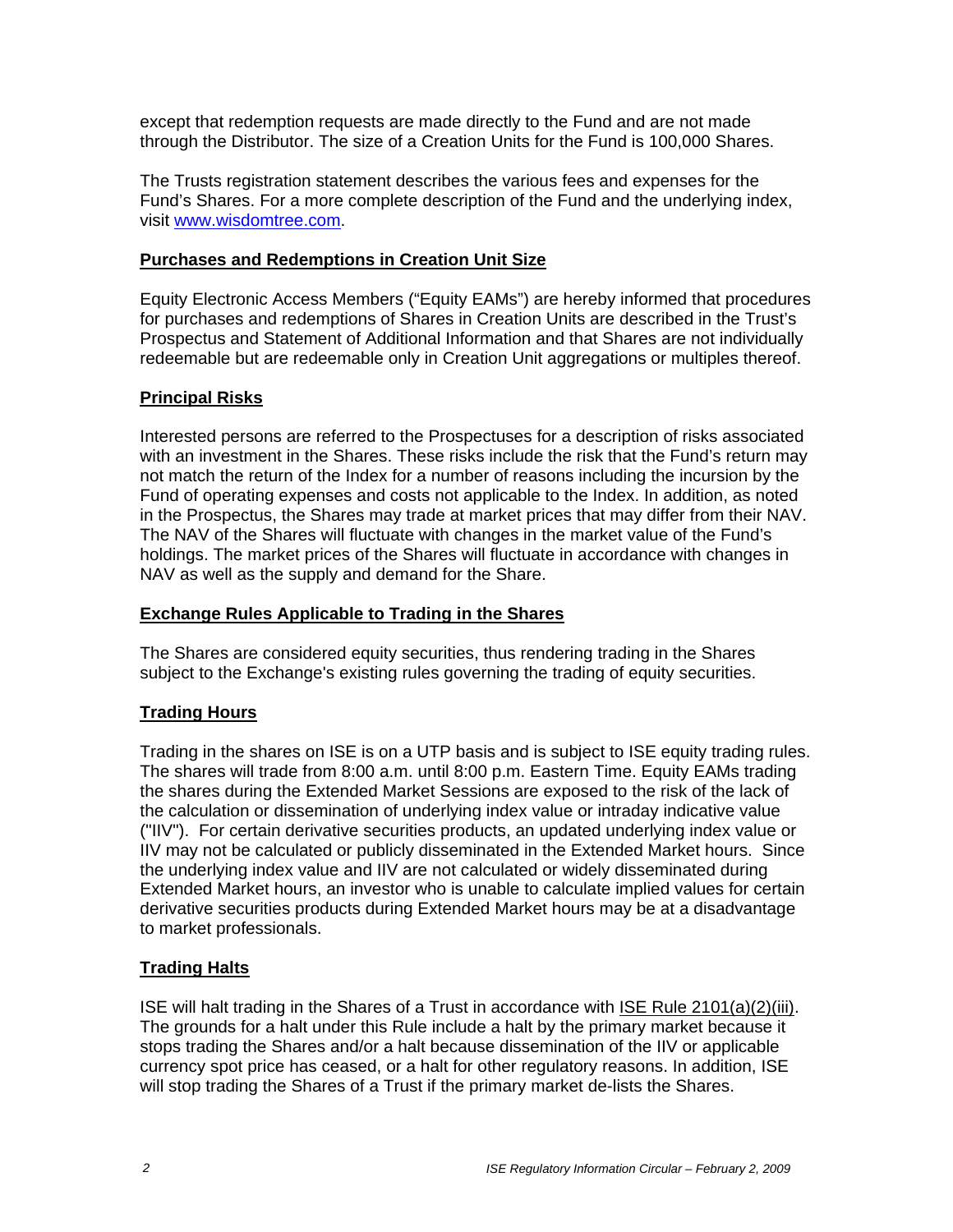## **Delivery of a Prospectus**

Pursuant to federal securities laws, investors purchasing Shares must receive a prospectus prior to or concurrently with the confirmation of a transaction. Investors purchasing Shares directly from the Fund (by delivery of the Deposit Amount) must also receive a prospectus.

Prospectuses may be obtained through the Distributor or on the Fund's website. The Prospectus does not contain all of the information set forth in the registration statement (including the exhibits to the registration statement), parts of which have been omitted in accordance with the rules and regulations of the SEC. For further information about the Fund, please refer to the Trust's registration statement.

#### **Exemptive, Interpretive and No-Action Relief Under Federal Securities Regulations**

The Commission has issued letters dated November 21, 2005 and October 24, 2006 (together, the "No- Action Letters") granting exemptive, interpretive and no-action relief from certain provisions of and rules under the Securities Exchange Act of 1934 for exchange-traded funds listed and traded on a registered national securities exchange that meet certain criteria. The Funds qualify for the relief granted in the No- Action Letters, a description of which follows.

## **Regulation M Exemptions**

Generally, Rules 101 and 102 of Regulation M prohibit any "distribution participant" and its "affiliated purchasers" from bidding for, purchasing, or attempting to induce any person to bid for or purchase any security which is the subject of a distribution until after the applicable restricted period, except as specifically permitted in Regulation M. The provisions of the Rules apply to underwriters, prospective underwriters, brokers, dealers, and other persons who have agreed to participate or are participating in a distribution of securities.

The Commission issued a No-Action Letter by which persons participating in a distribution of shares of a fund may engage in secondary market transactions in such shares during their participation in such a distribution, despite the requirements of from Rule 101 under Regulation M. In addition, the Commission has permitted persons who may be deemed to be participating in the distribution of shares of a fund (i) to purchase securities for the purpose of purchasing creation unit aggregations of fund shares and (ii) to tender securities for redemption in Creation Unit Aggregations. Further, the Commission has clarified that the tender of fund shares to the Fund for redemption does not constitute a bid for or purchase of any of the Funds' securities during the restricted period of Rule 101. The Commission has issued a No-Action Letter to paragraph (e) of Rule 102 under Regulation M which allow the redemption of fund shares in creation unit aggregations during the continuous offering of shares.

## **Customer Confirmations for Creation or Redemption of Fund Shares (SEC Rule 10b-10)**

Broker–dealers who handle purchases or redemptions of Fund shares in Creation Units for customers will be permitted to provide such customers with a statement of the number of Creation Unit Aggregations created or redeemed without providing a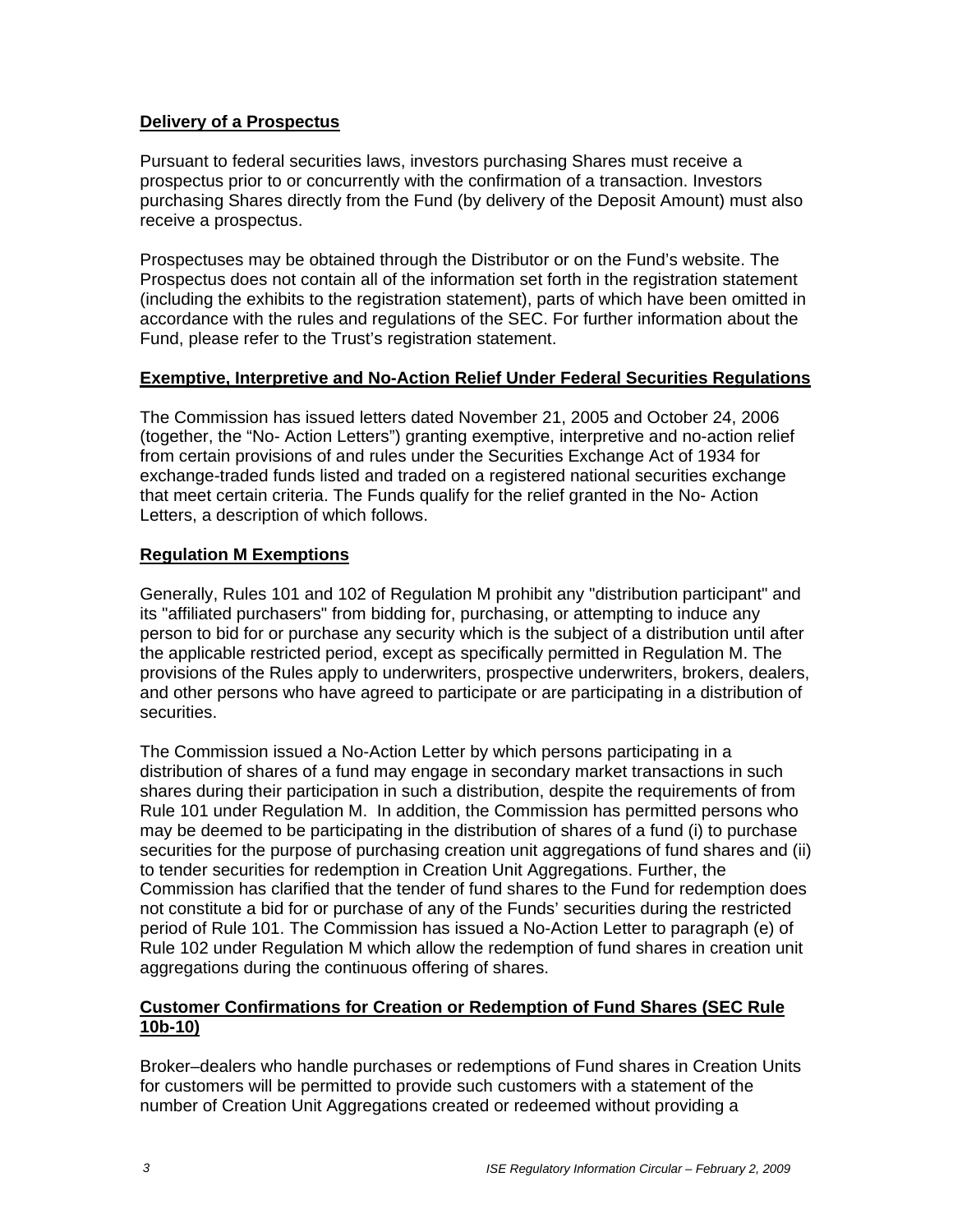statement of the identity, number and price of shares of the individual securities tendered to the Fund for purposes of purchasing creation unit aggregations ("Deposit Securities") or the identity, number and price of shares to be delivered by the Trust to the redeeming holder ("Redemption Securities"). The composition of the securities required to be tendered to the Fund for creation purposes and of the securities to be delivered on redemption will be disseminated each business day and will be applicable to requests for creations or redemption, as the case may be, on that day. This exemptive relief under Rule 10b-10 with respect to creations and redemptions is subject to the following conditions:

- 1) Confirmations to customers engaging in creations or redemptions must state that all information required by Rule 10b-10 will be provided upon request;
- 2) Any such request by a customer for information required by Rule 10b-10 will be filed in a timely manner, in accordance with Rule 10b-10(c);
- 3) Except for the identity, number and price of shares of the component securities of the Deposit Securities and Redemption Securities, as described above, confirmations to customers must disclose all other information required by Rule 10b-10(a).

## **SEC Rule 14e-5**

The Commission has permitted any person acting as a dealer-manager of a tender offer for a component security of fund (1) to redeem fund shares in creation unit aggregations from the issuer that may include a security subject to such tender offer and (2) to purchase fund shares during such tender offer. In addition, a No-Action has been issued under Rule 14e-5 states that if a broker-dealer acting as a dealer-manager of a tender offer for a security of the Fund purchases or arranges to purchase such securities in the secondary market for the purpose of tendering such securities to purchase one or more creation unit aggregations of shares, it must be made in conformance with the following:

- i. such bids or purchases are effected in the ordinary course of business, in connection with a basket of 20 or more securities in which any security that is the subject of a distribution, or any reference security, does not comprise more than 5% of the value of the basket purchased; or
- ii. purchases are effected as adjustments to such basket in the ordinary course of business as a result of a change in the composition of the underlying index; and
- iii. such bids or purchases are not affected for the purpose of facilitating such tender offer.

## **Section 11(d)(1); SEC Rules 11d1-1 and 11d1-2**

Section 11(d)(1) of the Act generally prohibits a person who is both a broker and a dealer from effecting any transaction in which the broker-dealer extends credit to a customer on any security which was part of a new issue in the distribution of which he participated as a member of a selling syndicate or group within thirty days prior to such transaction. The Commission has clarified that Section 11(d)(1) does not apply to broker-dealers that are not authorized participants (and, therefore, do not create creation unit aggregations) that engage in both proprietary and customer transactions in shares of a fund in the secondary market, and for broker-dealer authorized participants that engage in creations of creation unit aggregations. This relief is subject to specific conditions, including the condition that such broker-dealer (whether or not an authorized participant) does not, directly or indirectly, receive from the fund complex any payment, compensation or other economic incentive to promote or sell the shares of a fund to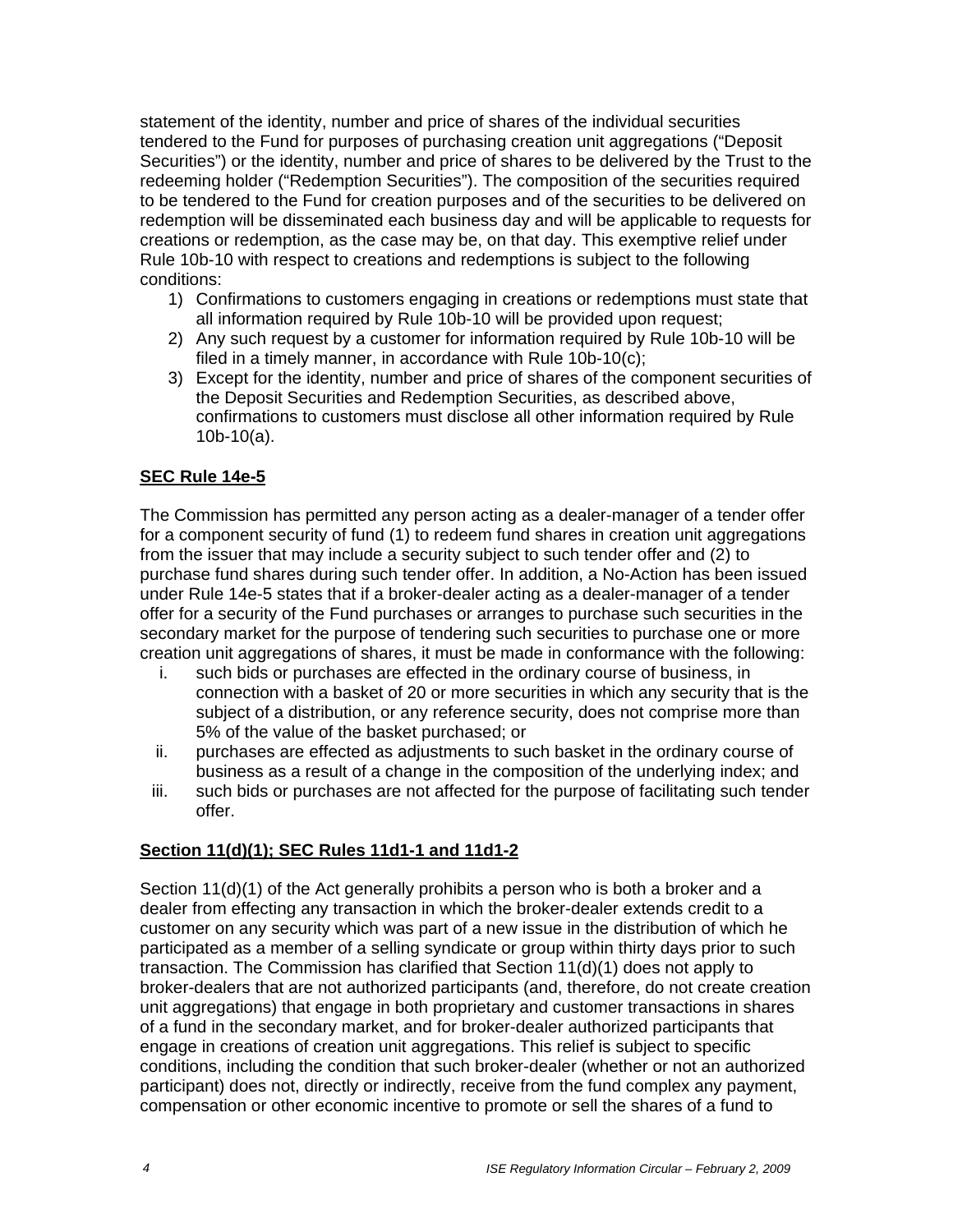persons outside the fund complex, other than non-cash compensation permitted under NASD Rule 2830 (I)(5)(A), (B) or (C). See letter dated November 21, 2005 from Catherine McGuire, Chief Counsel, SEC Division of Market Regulation, to Securities Industry Association, Derivative Products Committee. The Commission has issued a No-Action Letter under Section 11(d)(1) of the Act states that broker-dealers may treat shares of a fund, for purposes of Rule 11d1-2, as "securities issued by a registered open-end investment company as defined in the Investment Company Act" and thereby extend credit or maintain or arrange for the extension or maintenance of credit on shares that have been owned by the persons to whom credit is provided for more than 30 days, in reliance on the exemption contained in the rule.

## **SEC Rule 15c1-5 and 15c1-6**

The Commission has issued a No-Action letter with respect to Rule 15c1-5 and Rule 15c1-6 as to the required disclosure of control by a broker or dealer with respect to creations and redemptions of fund shares and secondary market transactions therein.

**This Regulatory Information Circular is not a statutory Prospectus. Equity EAMs should consult the Trust's Registration Statement, SAI, Prospectus and the Fund's website for relevant information.**